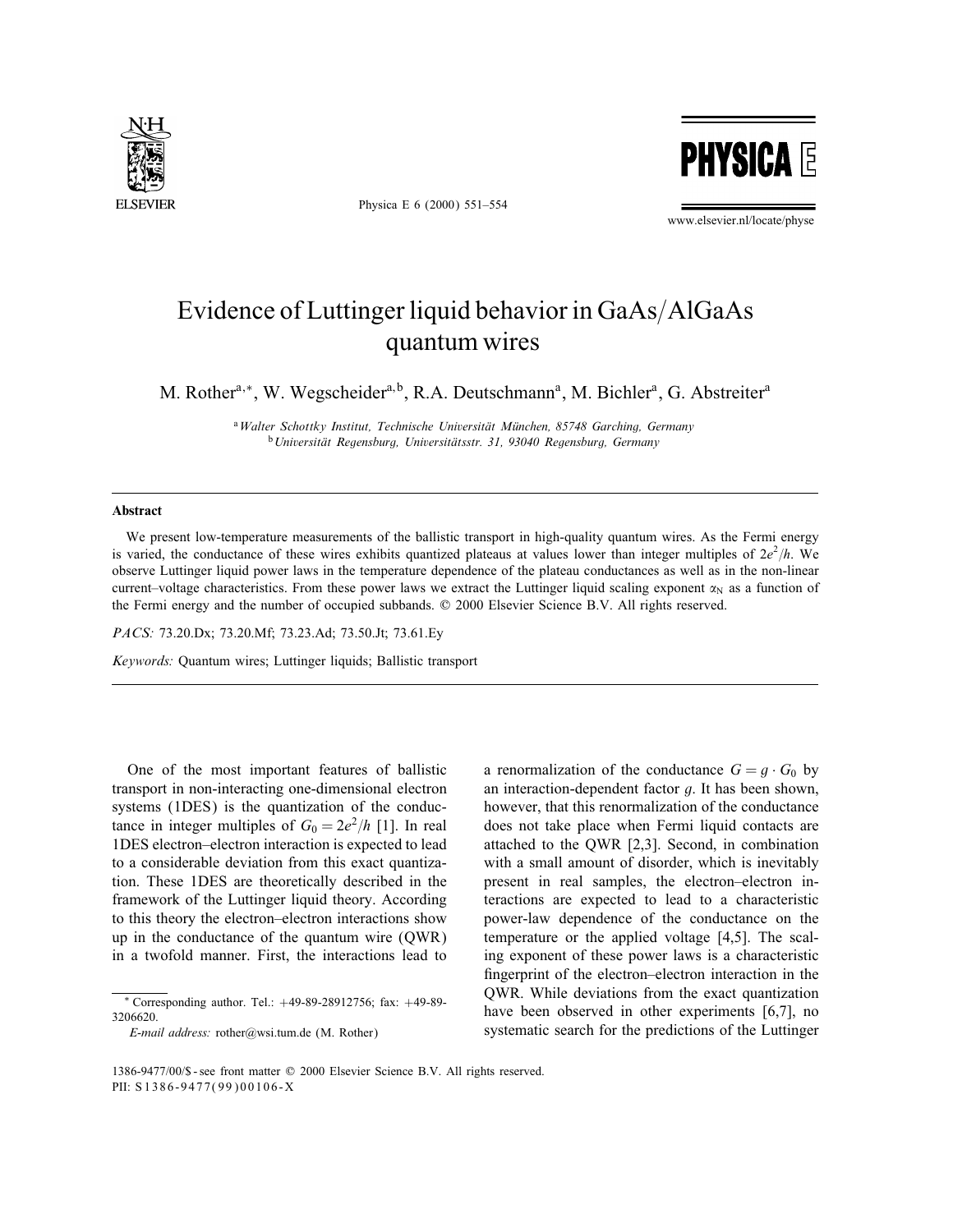

Fig. 1. (a) The schematic drawing of the sample structure shows the modulation doped quantum well grown in the first growth step on the GaAs [0 0 1] plane and the modulation doping sequence grown in the second growth step on the [1 1 0] cleavage plane. Applying a negative bias voltage to a narrow gate on the sample surface separates the two-dimensional electron gas, generated in the quantum well by the modulation doping in the [0 0 1] plane, into two sheets. These two-dimensional electron systems then serve as contacts to the QWR whose electron density can be varied by the same gate. The width of the gate thus defines the length of the QWR which was 2  $\mu$ m in our experiments. (b) The temperature-dependent deviation of the conductance from the exact quantization in integer multiples of  $2e^2/h$  for the lowest three subbands. The solid lines indicate a fit with the Luttinger liquid power law. (c) The deviation of the current from the current corresponding to exact quantization versus the bias voltage. The curves were taken at the same electron densities in the lowest three subbands as the temperature dependence in plot (b). The dashed lines indicate a fit of the Luttinger liquid power law at voltages less the 1 mV.

liquid theory has been carried out so far. In this paper we present an experimental determination of the scaling exponent as a function of the Fermi energy and the number of occupied subbands in the QWR both from measurements of the temperature dependence of the conductance and of the non-linear current–voltage characteristics.

We have fabricated high-quality OWRs using molecular beam epitaxy (MBE) and the cleaved edge overgrowth technique [8]. This fabrication process has been described in detail in Ref. [7]. We start with a modulation doped quantum well of 400 A thick ness on the GaAs [0 0 1] surface. This sample is then cleaved in situ in the MBE chamber and a modulation doping sequence is grown on the atomically smooth GaAs [1 1 0] surface immediately after the cleavage step. A schematic drawing of the sample structure is shown in Fig.  $1(a)$ . The QWR is then confined by the quantum well potential and by the triangular potential arising from the modulation doping sequence on the cleavage plane. A gate on the [0 0 1] surface allows the continous variation of the electron density within the 2  $\mu$ m long QWR. As a function of the gate voltage and therefore the 1D electron density our QWRs show

quantized plateaus at conductance values signicantly smaller than expected for exact quantization.

Fig. 1(b) shows the deviation  $\delta G = NG_0 - G$  of the differential conductance from the exact quantization as a function of the temperature measured with standard lock-in techniques at an excitation voltage of 10 V. These temperature dependencies were measured roughly in the middle of the conductance plateaus of the lowest three subbands. For a QWR subject to slight disorder with Fermi liquid contacts Luttinger liquid theory predicts, that these deviations exhibit a power-law behavior as the temperature is changed:  $\delta G \propto T^{-\alpha_N}$  [5]. The solid lines indicate a fit of this power law to the experimental data. We now perform this analysis for all gate voltages within the individual conductance plateaus and therefore obtain the scaling exponent  $\alpha_N$  as a function of the Fermi energy and the number of occupied subbands N. Care must be taken to choose the proper temperature range for the evaluation of the data because the finite length of the QWR leads to a cut-off to Luttinger liquid behavior at temperatures below  $T_c = \hbar v_f / (k_B L)$  [4]. Here  $v_F$  denotes the Fermi velocity, L the length of the QWR and  $k_B$ the Boltzmann constant. This cut-off temperature can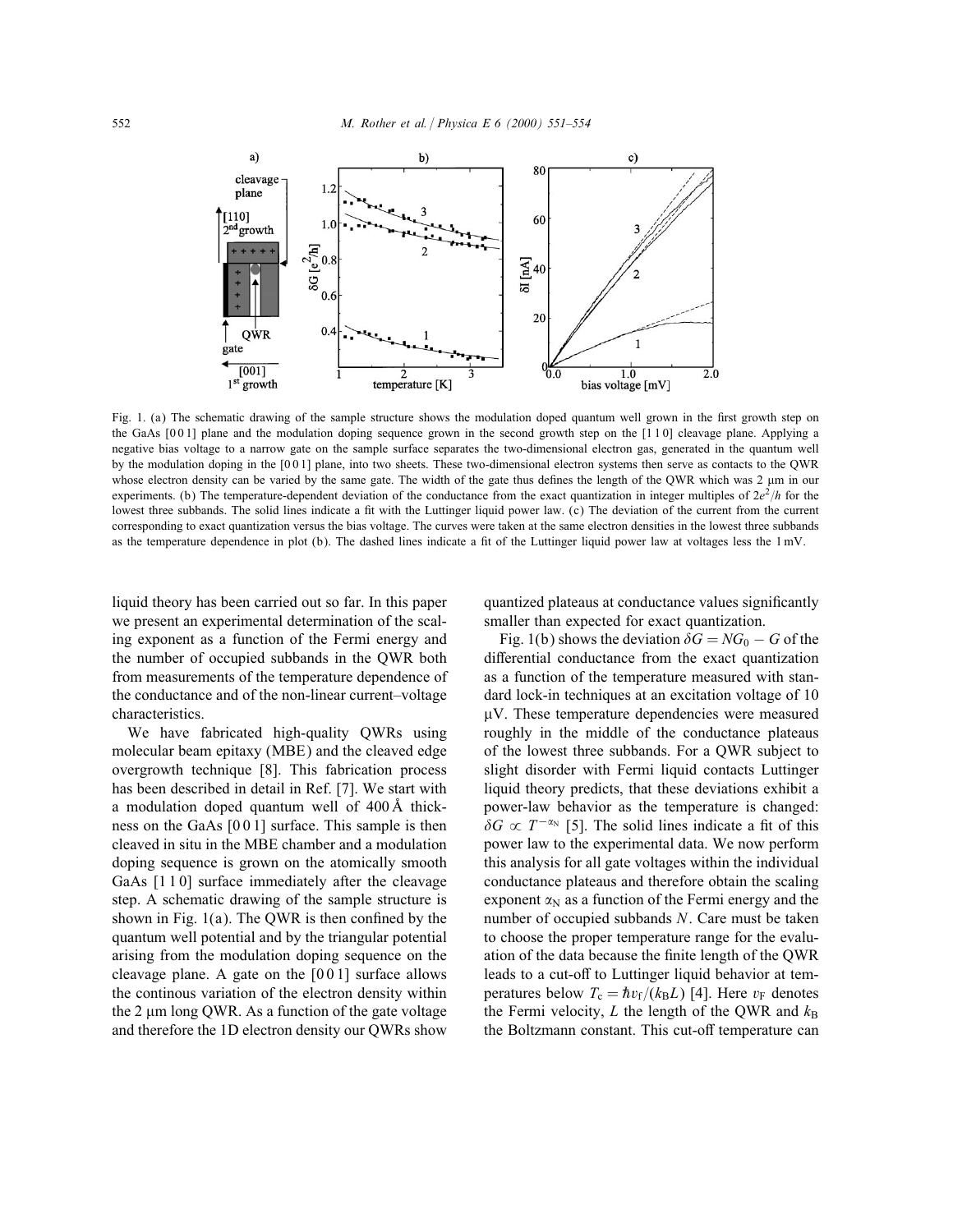be estimated to be less than 1 K for our QWRs. At temperatures higher than approximately 5 K thermal broadening hinders the evaluation, so we use a fitting range 1.5 K  $< T < 4$  K.

Since the scaling exponent  $\alpha_N$  is a fundamental parameter of the Luttinger liquid, it also shows up in other quantities of the 1DES which are experimentally accessible. One of these quantities is the current– voltage characteristic. The current is expected to vary non-linearly with the applied bias voltage  $V$ , following a power-law similar to the power law describing the temperature dependence, i.e. the deviation  $\delta I =$  $I_0 - I$  of the current I from the current  $I_0 = NG_0V$ corresponding to exact quantization is given by  $\delta I \propto$  $V^{1-\alpha_N}$  [4]. Fig. 1(c) shows this deviation versus the bias voltage at a temperature of 0:35 K for the same electron densities in the lowest three subbands, where the temperature-dependent measurements of Fig. 1(b) have been taken. Again we use the appropriate power law to extract the parameter  $\alpha_N$  from these non-linear IV characteristics as a funtion of the Fermi energy and the subband number  $N$ . Up to voltages of 1 mV the current can be fitted very well with a power-law characteristic whereas at higher bias voltages the current can no longer be described with a power law.

As a result we obtain the Luttinger liquid scaling exponent  $\alpha_N$  as a function of the gate voltage as shown in Fig. 2. The solid line represents the conductance of the QWR and is shown to identify the individual subbands. We find that the  $\alpha_N$  obtained from the temperature dependence of the conductance (filled squares) and the  $\alpha_N$  obtained from the non-linear current–voltage characteristics (open squares) agree very well. The only exception is the first subband whose width is quite small and thus hampers proper measurement of IV characteristics. The values of  $\alpha_N$  are in the range of 0.1 to 0.5 which indicates repulsive electron–electron interaction. The value of 0.5 for  $\alpha_1$  in the first subband, though exceptionally large as compared to the other subbands, is in good agreement with the value given by Tarucha et al. [6]. Within the indiviual subbands  $\alpha_N$  stays approximately constant. This comes as a surprise, because the electron–electron interaction is expected to depend strongly on the electron density resulting in a Fermi energy dependency of  $\alpha_N$ . One could speculate, that a part of the Luttinger liquid behavior takes place in the contact regions where the electron states of the

Fig. 2. The scaling exponent  $\alpha_N$  as a function of the gate voltage and therefore as a function of the Fermi energy and the subband number N in the OWR. The filled squares show the  $\alpha_N$  values obtained from the temperature dependence of the conductance, the open squares show  $\alpha_N$  obtained from the non-linear current–voltage characteristics. The solid line shows the conductance of the QWR versus the gate voltage.

QWR overlap with the electron states of the contact areas. Since these regions are not influenced by the gate voltage, their temperature-dependent in
uence on the conductance would be independent of the gate voltage. However, this clearly contradicts the experimental finding of different scaling exponents for the individual subbands occupied as a function of the gate voltage. As the subband number  $N$  is increased,  $\alpha_N$  shows a slight variation but no clear increase or decrease. The  $1/N$ -behavior predicted by the theory cannot be observed [9,10]. However, this behavior is expected in the limit  $N \ge 1$ . In the few channel regime realized in the experiment, the properties of the individual subbands, expressed by their wave functions and electron densities, may dominate the general  $1/N$ -behavior.

In summary, we have observed a power-law temperature dependence of the quantized conductance plateaus and of the non-linear current–voltage characteristics in high-quality ballistic QWRs. From these power laws we calculate the Luttinger liquid scaling exponent  $\alpha_N$  as a function of the Fermi energy and the number of occupied subbands. The values for  $\alpha_N$  obtained from both of these independent measurements agree very well. The scaling exponent  $\alpha_N$  stays approximately constant within each individual subband and shows no monotonic behavior as the subband number is changed.